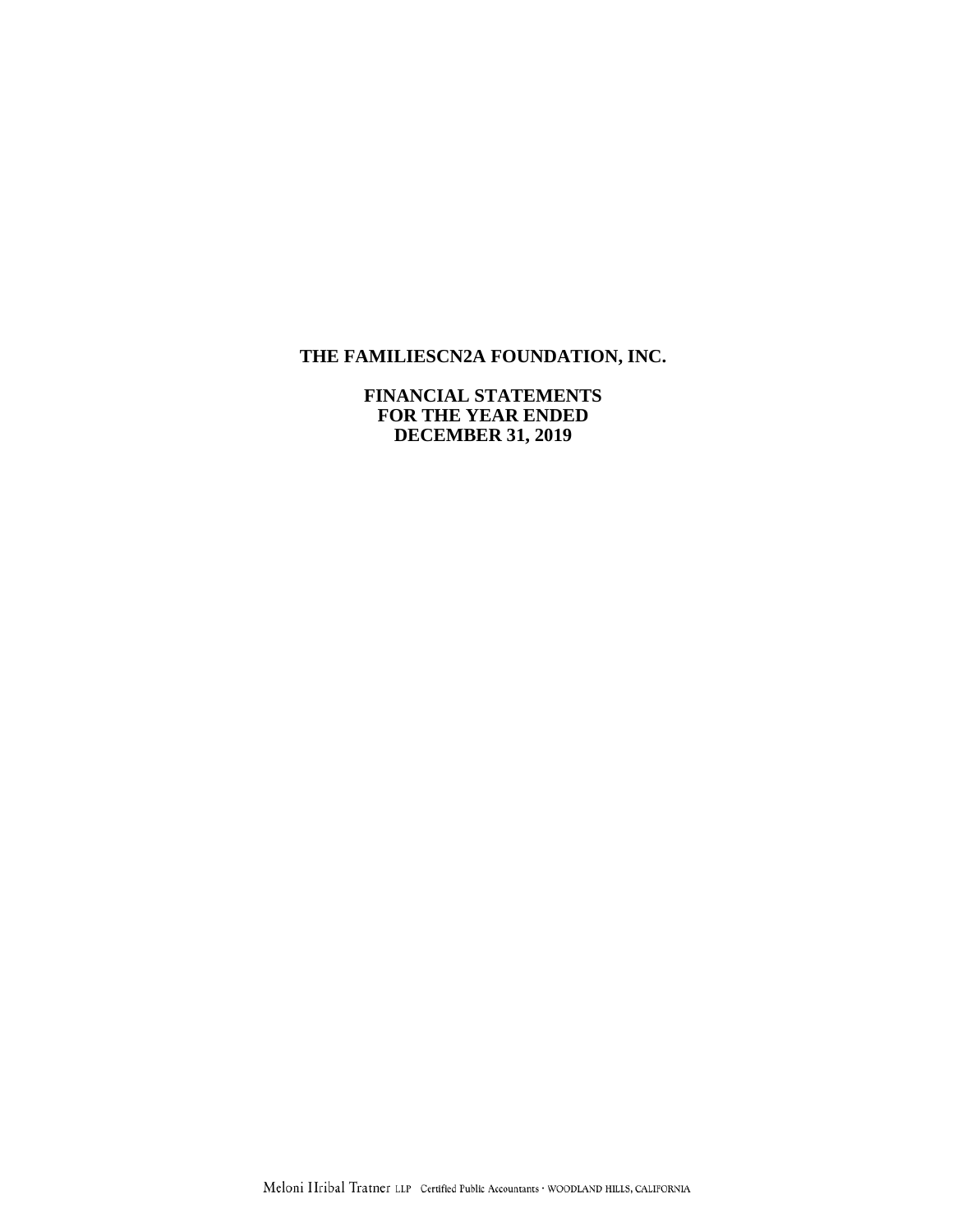## **THE FAMILIESCN2A FOUNDATION, INC. FINANCIAL STATEMENTS FOR THE YEAR ENDED DECEMBER 31, 2019**

## **TABLE OF CONTENTS**

|                                         | Page             |
|-----------------------------------------|------------------|
| <b>INDEPENDENT AUDITORS' REPORT</b>     | 1                |
| <b>FINANCIAL STATEMENTS</b>             |                  |
| <b>Statement of Financial Position</b>  | 2                |
| <b>Statement of Activities</b>          | 3                |
| <b>Statement of Functional Expenses</b> | $\boldsymbol{4}$ |
| <b>Statement of Cash Flows</b>          | 5                |
| <b>NOTES TO FINANCIAL STATEMENTS</b>    | 10               |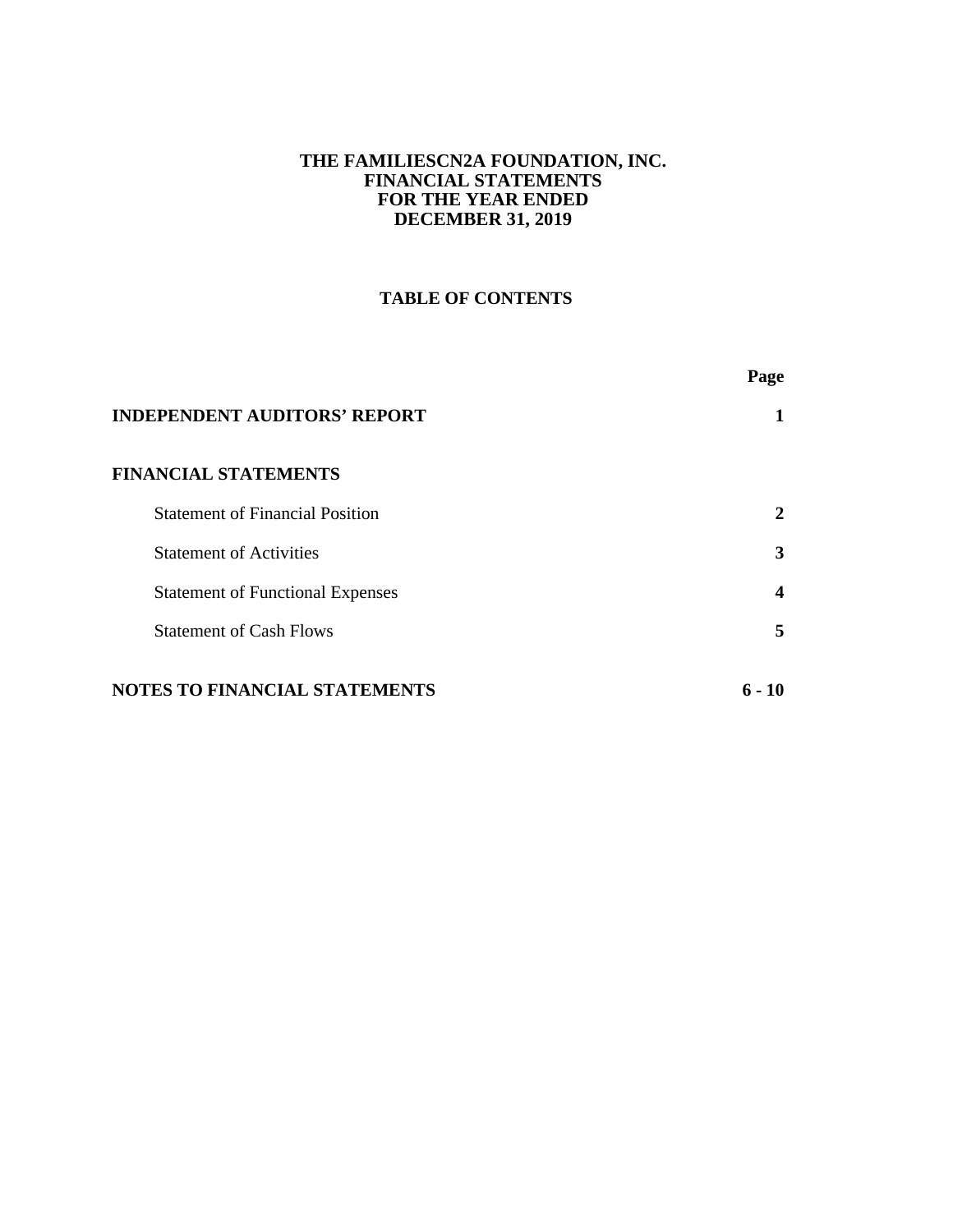

Certified Public Accountants

WARNER FINANCIAL CENTER 21600 OXNARD STREET, SUITE 500 WOODLAND HILLS, CALIFORNIA 91367  $\verb|TELEPHONE (818) 587-3730|$  ${\tt FACSIMILE \ (818) \ 587-3731}$ 

#### **Independent Auditors' Report**

To the Board of Directors THE FAMILIESCN2A FOUNDATION, INC. East Longmeadow, Massachusetts

We have audited the accompanying financial statements of The FamilieSCN2A Foundation, Inc., a nonprofit organization (the Organization), which comprise the statement of financial position as of December 31, 2019, and the related statements of activities and changes in net assets, functional expenses, and cash flows for the year then ended, and the related notes to the financial statements.

#### **Management's Responsibility for the Financial Statements**

Management is responsible for the preparation and fair presentation of these financial statements in accordance with accounting principles generally accepted in the United States of America; this includes the design, implementation, and maintenance of internal control relevant to the preparation and fair presentation of financial statements that are free from material misstatement, whether due to fraud or error.

#### **Auditor's Responsibility**

Our responsibility is to express an opinion on these financial statements based on our audit. We conducted our audit in accordance with auditing standards generally accepted in the United States of America. Those standards require that we plan and perform the audit to obtain reasonable assurance about whether the financial statements are free from material misstatement.

An audit involves performing procedures to obtain audit evidence about the amounts and disclosures in the financial statements. The procedures selected depend on the auditor's judgment, including the assessment of the risks of material misstatement of the financial statements, whether due to fraud or error. In making those risk assessments, the auditor considers internal control relevant to the entity's preparation and fair presentation of the financial statements in order to design audit procedures that are appropriate in the circumstances, but not for the purpose of expressing an opinion on the effectiveness of the entity's internal control. Accordingly, we express no such opinion. An audit also includes evaluating the appropriateness of accounting policies used and the reasonableness of significant accounting estimates made by management, as well as evaluating the overall presentation of the financial statements.

We believe that the audit evidence we have obtained is sufficient and appropriate to provide a basis for our audit opinion.

#### **Opinion**

In our opinion, the financial statements referred to above present fairly, in all material respects, the financial position of the Organization as of December 31, 2019, and the changes in its net assets and its cash flows for the year then ended in accordance with accounting principles generally accepted in the United States of America.

mi Hribal Inatner LLP

November 20, 2020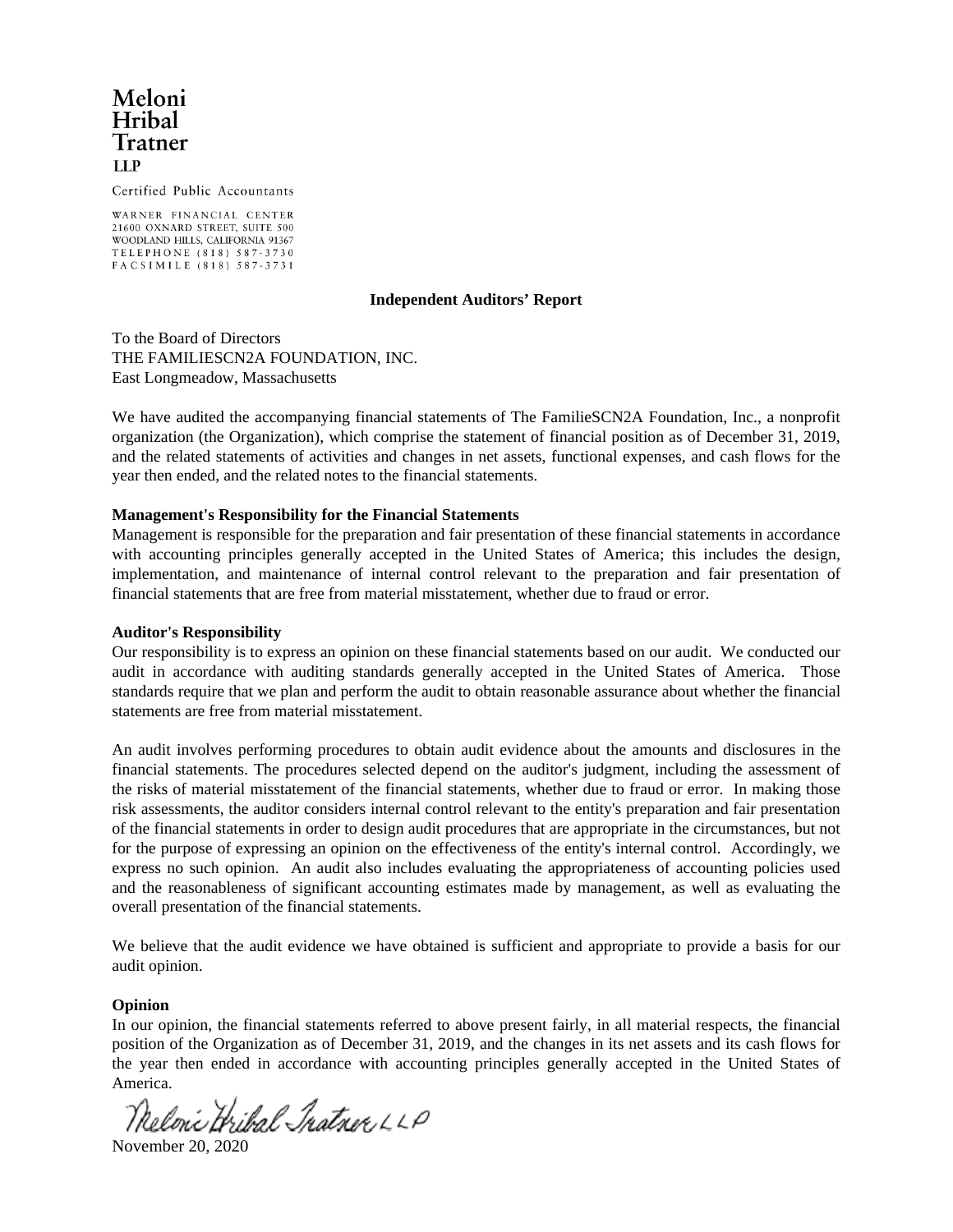# **THE FAMILIESCN2A FOUNDATION, INC. STATEMENT OF FINANCIAL POSITION AS OF DECEMBER 31, 2019**

| <b>ASSETS</b>                           |                           |
|-----------------------------------------|---------------------------|
| Current assets                          |                           |
| Cash                                    | \$<br>410,048             |
| Contribution receivable                 | 171,793                   |
| Refundable advance                      | 36,233                    |
| Other assets                            | 150                       |
| Total current assets                    | 618,224                   |
| Contribution receivable                 | 15,564                    |
| <b>TOTAL ASSETS</b>                     | 633,788                   |
| <b>LIABILITIES AND NET ASSETS</b>       |                           |
| <b>LIABILITIES</b>                      |                           |
| <b>Current liabilities</b>              |                           |
| Accounts payable and accrued expenses   | \$<br>26,675              |
| Accrued payroll and related costs       | 2,705                     |
| <b>TOTAL LIABILITIES</b>                | 29,380                    |
| <b>NET ASSETS</b>                       |                           |
| Net assets without donor restrictions   | 401,225                   |
| Net assets with donor restrictions      | 203,183                   |
| <b>TOTAL NET ASSETS</b>                 | 604,408                   |
| <b>TOTAL LIABILITIES AND NET ASSETS</b> | $\overline{v}$<br>633,788 |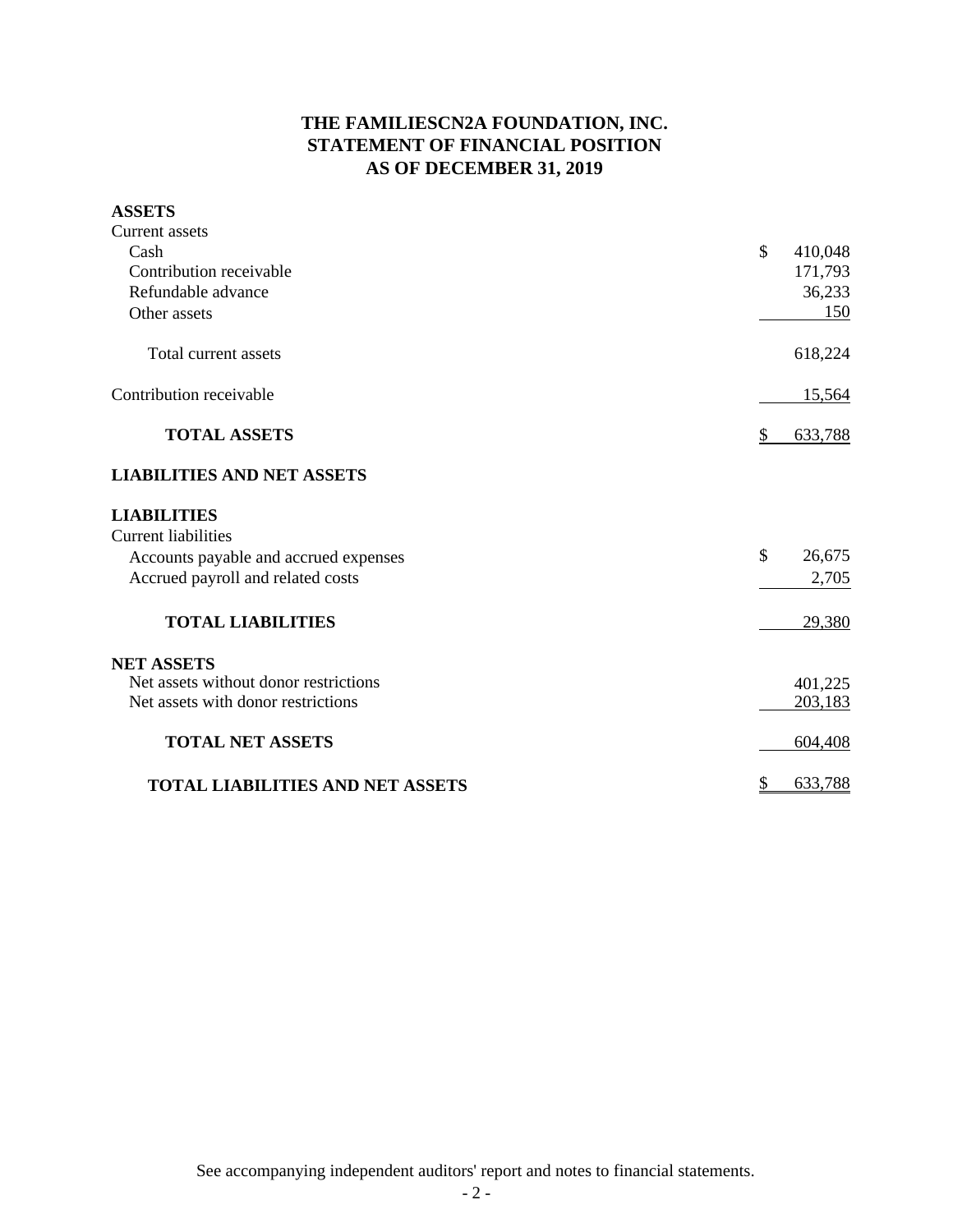# **THE FAMILIESCN2A FOUNDATION, INC. FOR THE YEAR ENDED DECEMBER 31, 2019 STATEMENT OF ACTIVITIES**

## **CHANGES IN NET ASSETS WITHOUT DONOR RESTRICTIONS**

| <b>REVENUES AND SUPPORT</b>                          |               |
|------------------------------------------------------|---------------|
| Contributions                                        | \$<br>356,954 |
| Biennial conference                                  | 52,909        |
| In-kind contributions                                | 246,816       |
| Total revenues and support                           | 656,679       |
| <b>EXPENSES</b>                                      |               |
| Program services                                     | 311,619       |
| Biennial conference:                                 |               |
| Costs of direct benefits to donors                   | 37,476        |
| Other costs                                          | 50,396        |
|                                                      | 87,872        |
| Supporting services:                                 |               |
| Fundraising                                          | 33,764        |
| Management and general                               | 11,003        |
| Total expenses                                       | 444,258       |
| Changes in net assets without donor restrictions     | 212,421       |
| <b>CHANGES IN NET ASSETS WITH DONOR RESTRICTIONS</b> |               |
| Contributions                                        | 187,357       |
| In-kind contributions                                | 15,826        |
| Changes in net assets with donor restrictions        | 203,183       |
| <b>CHANGES IN NET ASSETS</b>                         | 415,604       |
| <b>NET ASSETS</b> - beginning                        | 188,804       |
| <b>NET ASSETS</b> - ending                           | \$<br>604,408 |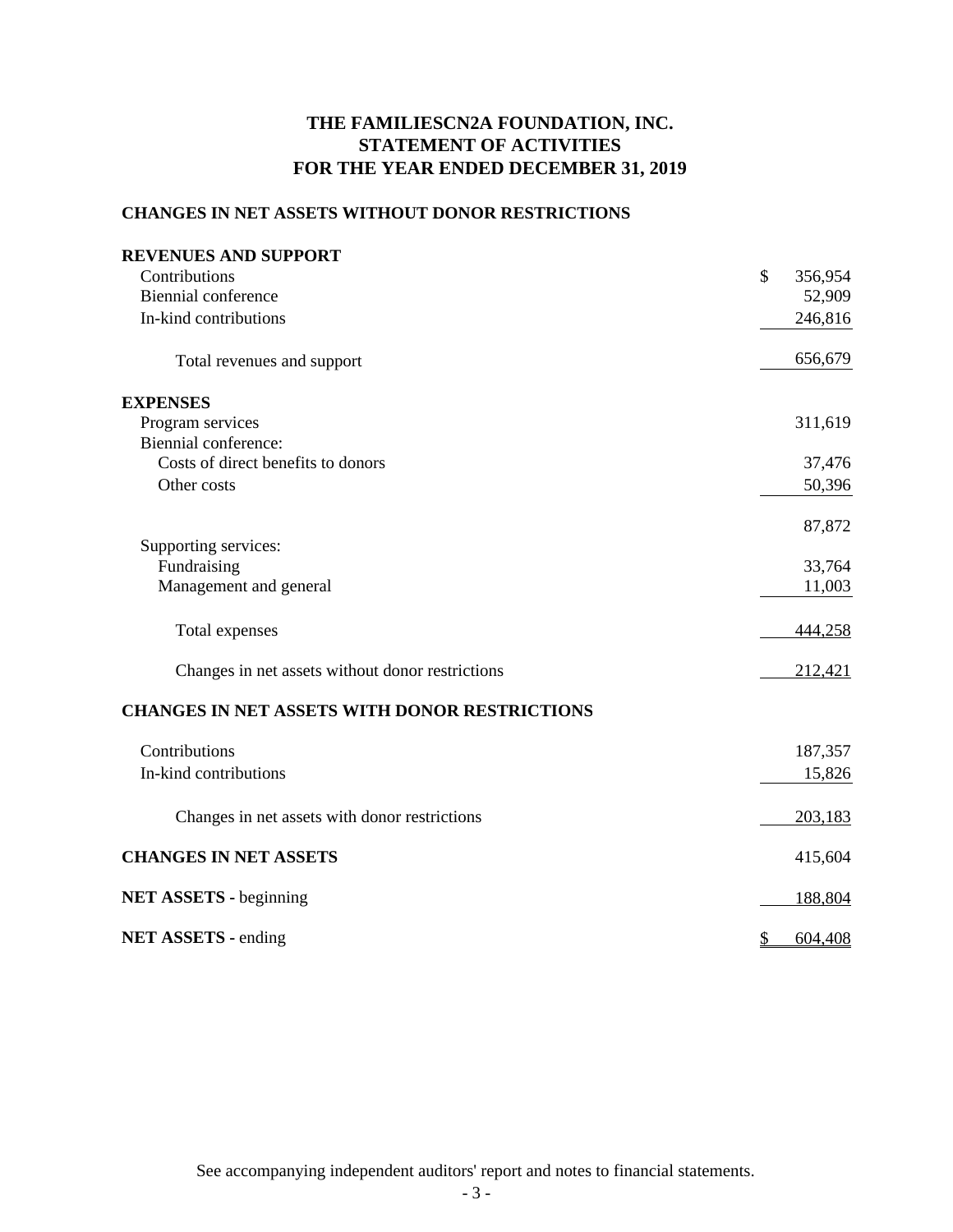# **THE FAMILIESCN2A FOUNDATION, INC. STATEMENT OF FUNCTIONAL EXPENSES FOR THE YEAR ENDED DECEMBER 31, 2019**

|                               |               | <b>Supporting Services</b> |             |               |            |               |
|-------------------------------|---------------|----------------------------|-------------|---------------|------------|---------------|
|                               |               |                            |             |               | Management |               |
|                               | Program       |                            |             |               | and        | Total         |
|                               | Services      |                            | Fundraising |               | General    | Expenses      |
|                               |               |                            |             |               |            |               |
| Research and development      | \$<br>244,437 | \$                         |             | \$            |            | \$<br>244,437 |
| Biennial conference           | 87,872        |                            |             |               |            | 87,872        |
| Grants                        | 17,439        |                            |             |               |            | 17,439        |
| Salaries and wages            | 31,592        |                            | 8,425       |               | 2,106      | 42,123        |
| Travel and meetings           | 8,650         |                            | 2,715       |               | 1,118      | 12,483        |
| Strategic planning            |               |                            | 13,000      |               |            | 13,000        |
| Marketing                     | 2,939         |                            | 2,939       |               |            | 5,878         |
| Office expense                |               |                            | 3,416       |               | 677        | 4,093         |
| Accounting                    |               |                            |             |               | 4,012      | 4,012         |
| Payroll taxes                 | 2,693         |                            | 718         |               | 180        | 3,591         |
| Other payroll related costs   | 946           |                            | 252         |               | 64         | 1,262         |
| Bank charges/credit card fees | 431           |                            | 2,299       |               | 144        | 2,874         |
| Insurance                     |               |                            |             |               | 1,295      | 1,295         |
| Office supplies               |               |                            |             |               | 1,077      | 1,077         |
| Community support             | 808           |                            |             |               |            | 808           |
| Staff development             | 330           |                            |             |               | 330        | 660           |
| Hospital gifts program        | 596           |                            |             |               |            | 596           |
| Memorial windchime program    | 315           |                            |             |               |            | 315           |
| Birthday program              | 243           |                            |             |               |            | 243           |
| Membership dues               | 200           |                            |             |               |            | 200           |
| <b>TOTAL EXPENSES</b>         | \$<br>399,491 | \$                         | 33,764      | $\frac{1}{2}$ | 11,003     | \$<br>444,258 |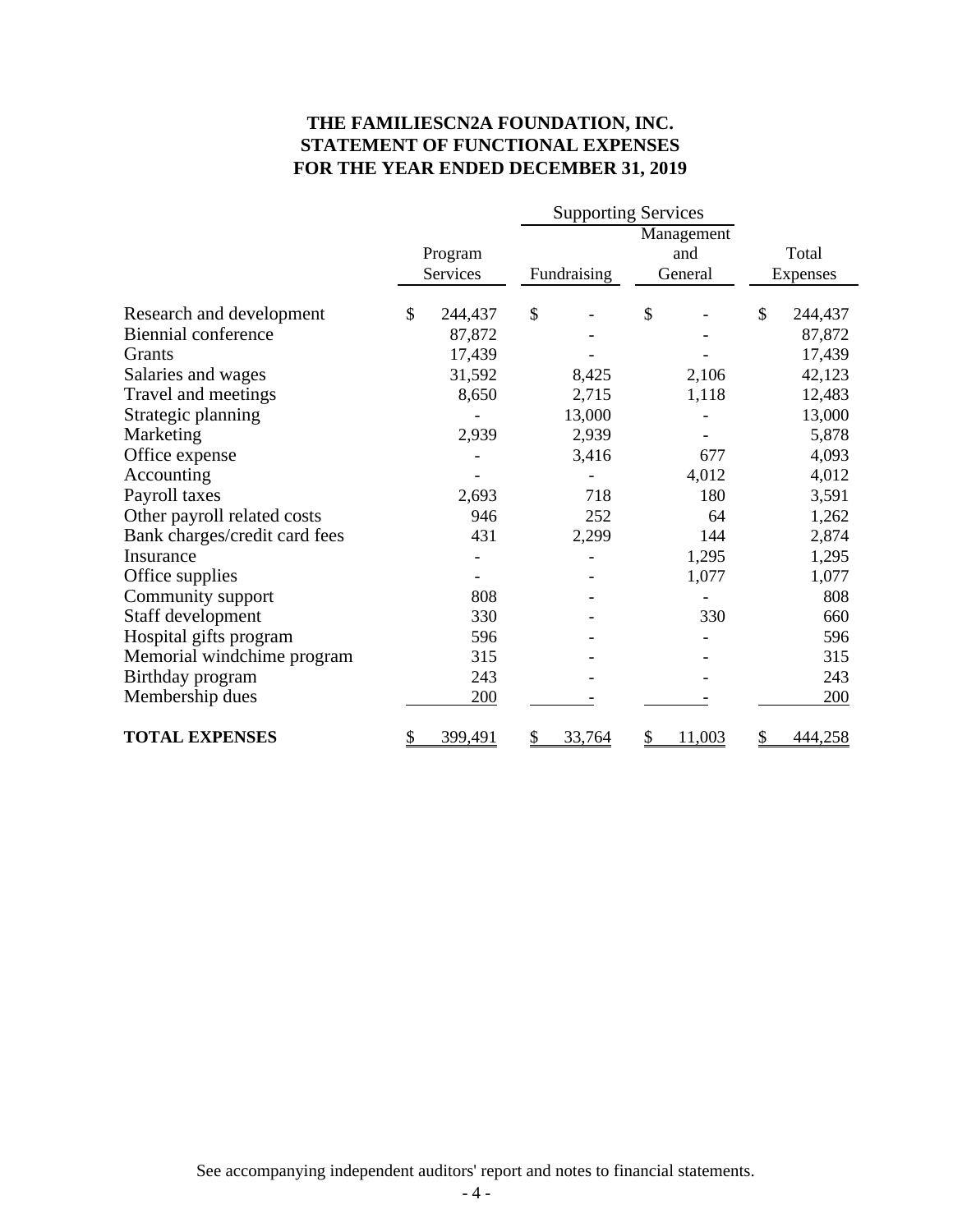# **THE FAMILIESCN2A FOUNDATION, INC. STATEMENT OF CASH FLOWS FOR THE YEAR ENDED DECEMBER 31, 2019**

| <b>CASH FLOWS FROM OPERATING ACTIVITIES</b>                |               |
|------------------------------------------------------------|---------------|
| Changes in net assets                                      | \$<br>415,604 |
| Adjustments to reconcile changes in net assets to net cash |               |
| provided by operating activities:                          |               |
| Changes in assets and liabilities:                         |               |
| Contribution receivable                                    | (187, 357)    |
| Refundable advance                                         | (36, 233)     |
| Other assets                                               | (150)         |
| Accounts payable and accrued expenses                      | 26,675        |
| Accrued payroll and related costs                          | 2,705         |
| NET CASH PROVIDED BY OPERATING ACTIVITIES                  | 221,244       |
| <b>CASH</b> - beginning                                    | 188,804       |
| $CASH - ending$                                            | \$<br>410,048 |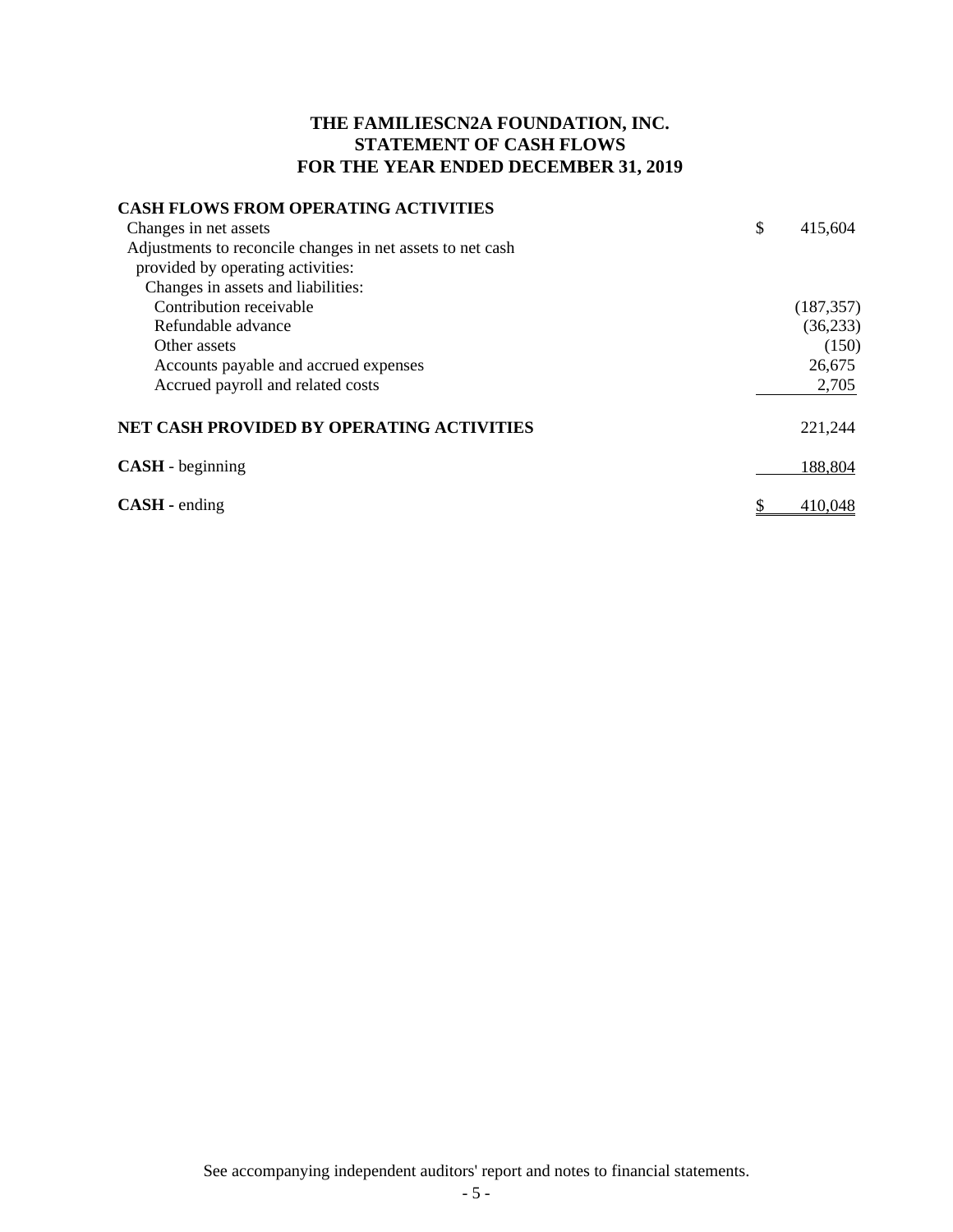## **NOTE 1 - NATURE OF ACTIVITIES AND SUMMARY OF SIGNIFICANT ACCOUNTING POLICIES**

#### **Nature of Activities**

The FamilieSCN2A Foundation, Inc., (the Organization) was incorporated under the laws of the State of Massachusetts as a  $501(c)(3)$  not-for-profit public benefit organization in 2015. Its primary mission is to improve the lives of those affected by SCN2A related disorders through research, public awareness, family support and patient advocacy.

The Organization's goal is to find effective treatments and ultimately a cure for SCN2A related autism and epilepsy disorders. The Organization raises public awareness, provides patient advocacy and supports clinical research, genetic research and early detection.

### **Basis of Presentation**

The financial statements of the Organization have been prepared on the accrual basis in accordance with accounting principles generally accepted in the United States of America. Net assets and revenues, and gains and losses are classified based on the existence or absence of donor-imposed restrictions. Accordingly, the net assets of the Organization and changes therein are classified as follows:

**Net assets without donor restrictions:** Net assets that are not subject to donorimposed restrictions or the donor-imposed restrictions have been fulfilled.

**Net assets with donor restrictions:** Net assets subject to stipulations imposed by donors, and grantors. Some donor restrictions are temporary in nature; those restrictions will be met by actions of the Organization or by the passage of time. Other donor restrictions are perpetual in nature, whereby the donor has stipulated the funds be maintained in perpetuity.

Revenues are reported as increases in net assets without donor restrictions unless use of the related assets is limited by donor-imposed restrictions. Expenses are reported as decreases in net assets without donor restrictions. Gains and losses on assets and liabilities are reported as increases or decreases in net assets without donor restrictions unless their use is restricted by explicit donor restriction or by law.

As of December 31, 2019, net assets with donor restrictions are restricted for certain research expenditures under an agreement (Agreement) with a third party research institute. The Organization incurred approximately \$244,000 in research and development expenses under the Agreement for the year ended December 31, 2019. Subsequent to year-end, the Organization has incurred approximately \$188,000 in research and development expenses through the date the financial statements were available to be issued and expects to incur the remaining amount of approximately \$16,000 by 2021.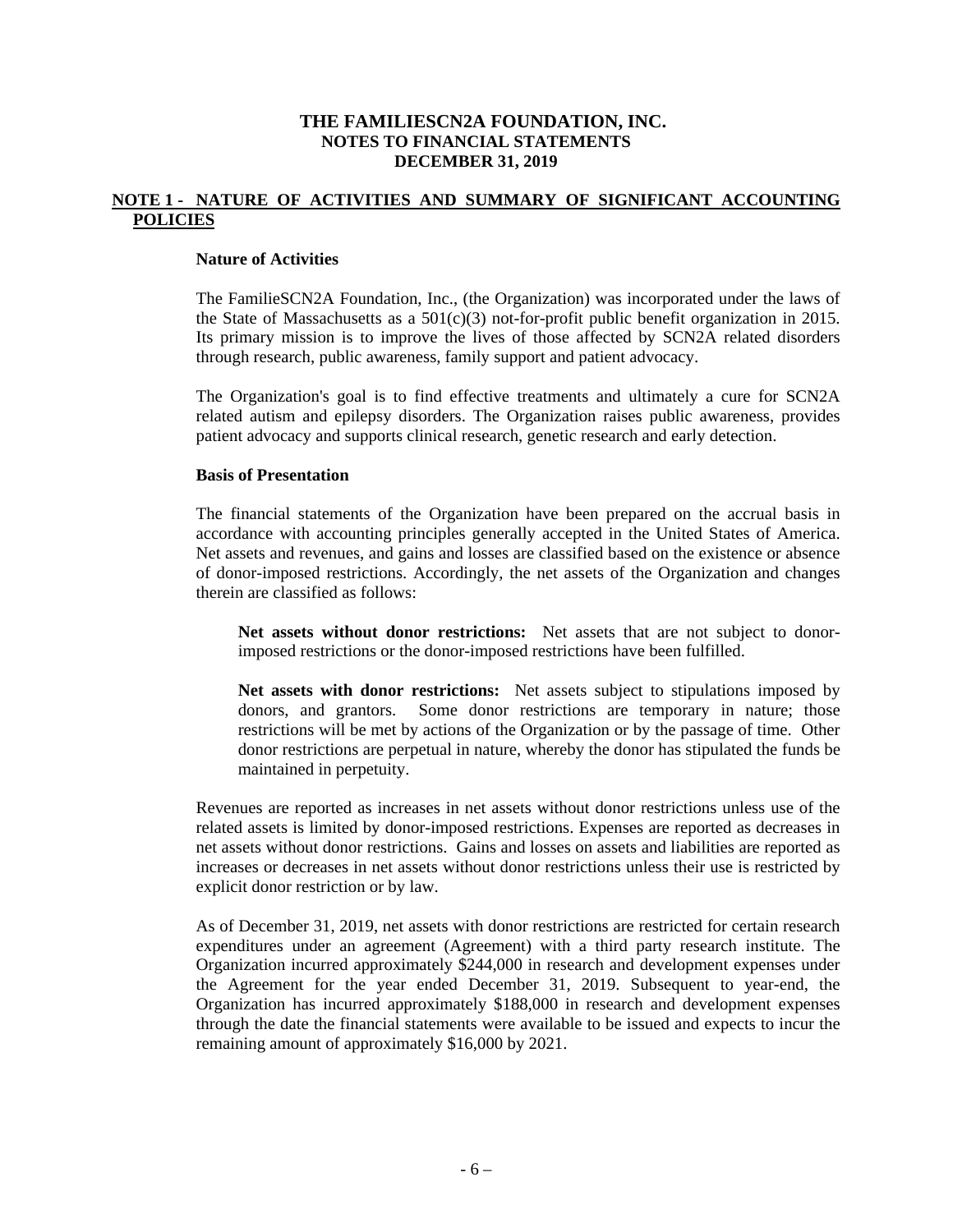## **NOTE 1 - NATURE OF ACTIVITIES AND SUMMARY OF SIGNIFICANT ACCOUNTING POLICIES** (continued)

#### **Contribution Receivable**

Contribution receivable represents an unconditional pledge, recorded at fair market value, as of the pledge date. The Organization considers the contribution receivable fully recoverable and expects all amounts to be collected within two years of the statement of financial position date.

### **Revenues and Support Recognition**

The Organization recognizes contributions, including unconditional promises to give, as revenue in the period received.

### **In-kind Contributions**

The Organization may from time to time receive in-kind contributions, such as professional services, supplies, and securities. Contributions of supplies and securities are recognized at their fair market value.

The contribution of services is recognized if the services received (a) create or enhance nonfinancial assets or (b) require specialized skills, are provided by individuals possessing those skills, and would typically need to be purchased if not provided by donation. Revenues and expenses related to contributed professional services are recognized in equal amounts at their fair market value, as estimated by management.

For the year ended December 31, 2019, donations of equity securities were received. The value of these securities has been reflected under in-kind contributions in the financial statements. Several individuals donated time to assist in the Organization's mission. The value of these services has not been reflected in the financial statements as the services performed do not meet the criteria discussed above.

## **Grant Expense**

Grant expense is recognized in the period the grant is countersigned, provided the grant is not subject to future conditions. Conditional grants are recognized as grant expense and as a grant payable in the period in which the grantee meets the terms of the conditions. For the year ended December 31, 2019, the Organization made conditional grants totaling \$100,000 that are conditioned on the grantees conducting certain research activities. For the year ended December 31, 2019, the Organization advanced \$50,000 to the grantees but only incurred approximately \$14,000 in grant expense; therefore, the Organization recognized a refundable advance of approximately \$36,000 as of December 31, 2019.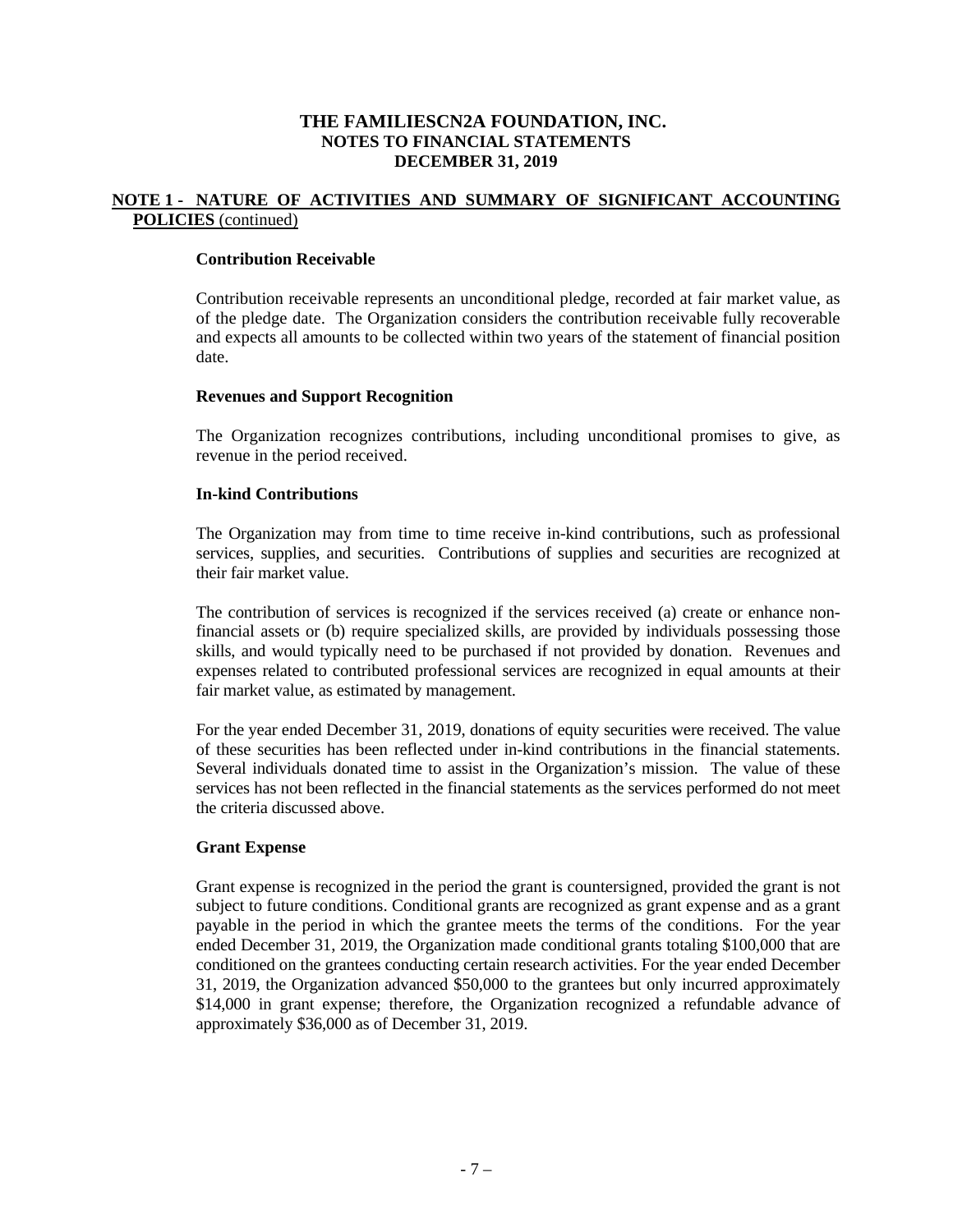## **NOTE 1 - NATURE OF ACTIVITIES AND SUMMARY OF SIGNIFICANT ACCOUNTING POLICIES** (continued)

### **Tax-Exempt Status**

The Organization is exempt from income taxes under Internal Revenue Code (IRC) Section  $501(c)(3)$  and related state code sections. In addition, the Organization does not have any income which it believes would subject it to unrelated business income taxes. Accordingly, there is no provision for income taxes in the accompanying financial statements. Management of the Organization has processes presently in place to ensure the maintenance of its tax exempt statuses; to identify and report unrelated business income; to determine it filing and tax obligations for which it has nexus; and to identify and evaluate other matters that may be considered tax positions. Management of the Organization has evaluated its tax positions and related income tax contingencies and does not believe that any material uncertain tax positions exist that require recognition or disclosure in the financial statements.

### **Functional Expenses**

The costs of providing the Organization's various program and supporting services have been summarized on a functional basis in the accompanying statement of activities and functional expenses. Majority of the expenses are directly charged to a specific function based on the nature of the expense; however, certain shared expenses, such as salaries and wages, payroll taxes, and travel and meetings are allocated between the program and supporting services benefited based on management's best estimate of time spent by function.

## **Use of Estimates**

The preparation of financial statements in conformity with accounting principles generally accepted in the United States of America requires management to make estimates and assumptions that affect certain reported amounts and the footnotes related thereto. Accordingly, actual results may differ from those estimates.

#### **Recent Accounting Pronouncements**

In May 2014, the Financial Accounting Standards Board (FASB) issued Accounting Standards Update (ASU) 2014-09 "Revenue from Contracts with Customers" to supersede previous revenue recognition guidance under current accounting principles generally accepted in the United States of America (U.S. GAAP). The new guidance is intended to clarify the principles for recognizing revenue and to develop a common revenue standard for U.S. GAAP applicable to revenue transactions. The guidance has been extended and becomes effective for annual reporting periods beginning after December 15, 2019 with early adoption permitted. The Organization is currently evaluating this guidance and the impact it will have on its financial statements.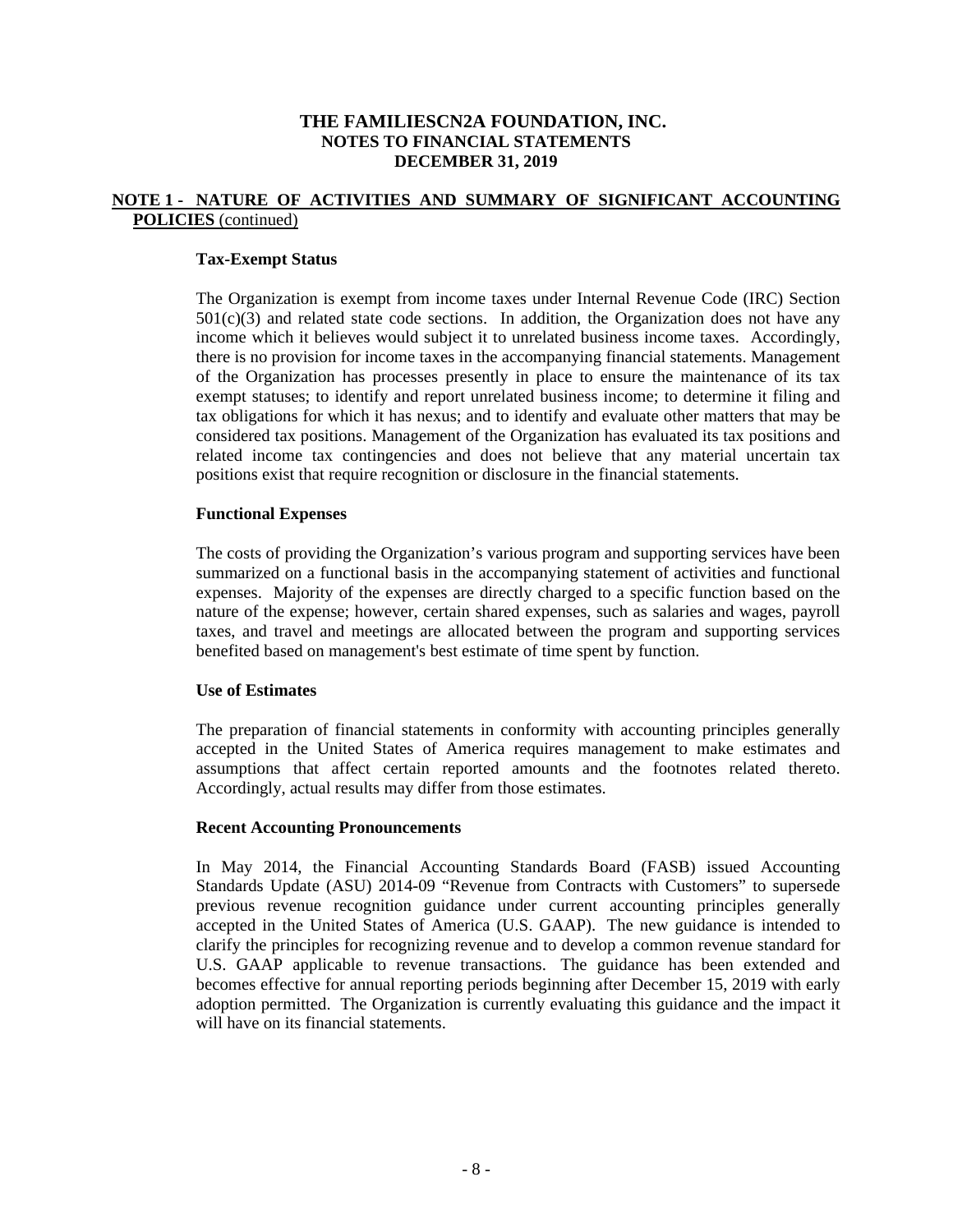## **NOTE 1 - NATURE OF ACTIVITIES AND SUMMARY OF SIGNIFICANT ACCOUNTING POLICIES** (continued)

#### **Recent Accounting Pronouncements** (continued)

In June 2018, the FASB issued ASU 2018-08, "Clarifying the Scope and the Accounting Guidance for Contributions Received and Contributions Made (Topic 958)" which provides guidance for characterizing grants and similar contracts with government agencies and others as reciprocal transactions (exchanges) or nonreciprocal transactions (contributions) and distinguishing between conditional and unconditional contributions. The guidance is effective for the Organization for years beginning after December 15, 2019. The Organization is currently evaluating this guidance and the impact it will have on its financial statements.

### **NOTE 2 - LIQUIDITY AND FUNDS AVAILABLE**

The Organization's financial assets that are readily available within one year of December 31, 2019 to meet general expenditures include:

| Cash                       | 410.048<br>\$. |
|----------------------------|----------------|
| Contribution receivable    | 171,793        |
| Refundable advance         | 36,233         |
| Other assets               | 150            |
|                            |                |
| Available financial assets | 618,224        |

The Organization structures its financial assets to be available and liquid as its general expenditures, liabilities, and other obligations come due. The Board of Directors has designated a total of approximately \$103,000 for research purposes; however, these funds could be made available for general expenditures if necessary.

## **NOTE 3 - CONCENTRATIONS OF RISK AND RELATED PARTY TRANSACTIONS**

Concentrations of risk arise when organizations engage in similar activities or activities in the same geographical region or have economic features that are affected by changes in economic conditions.

For the year ended December 31, 2019, approximately \$448,000 or 52 percent of the Organization's contributions was received from one individual. Consequently, the Organization's activities may be subject to a greater risk of uncertainty in the event of any changes related to this individual. Management will continue its efforts to seek support from the general public.

The Organization maintains its cash with what it considers to be quality financial institutions. Cash in bank is insured by the Federal Deposit Insurance Corporation (FDIC) up to \$250,000. At times, cash balances may be in excess of the amounts insured by the FDIC, which constitutes a concentration of credit risk.